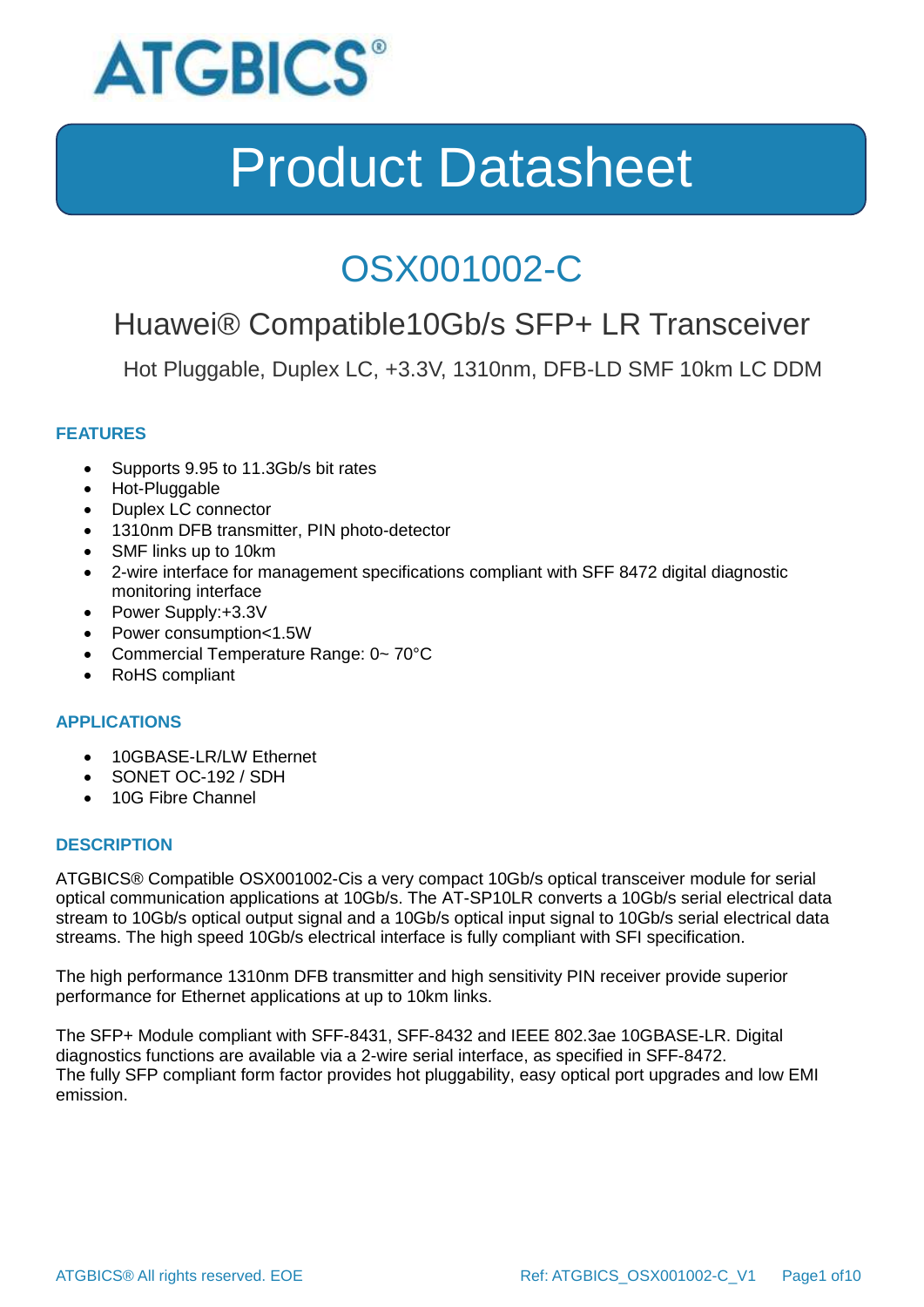

#### **Absolute Maximum Ratings**

| <b>Parameter</b>                  | <b>Symbol</b>           | Min.   | <b>Typical</b> | Max.  | <b>Unit</b> |
|-----------------------------------|-------------------------|--------|----------------|-------|-------------|
| <b>Storage Temperature</b>        | $\mathsf{T}_\mathsf{S}$ | $-40$  |                | $+85$ | °C          |
| <b>Case Operating Temperature</b> | l <sub>A</sub>          | 0      |                | 70    | °C          |
| <b>Maximum Supply Voltage</b>     | Vcc                     | $-0.5$ |                | 4     |             |
| <b>Relative Humidity</b>          | RH                      | 0      |                | 85    | %           |

### **Electrical Characteristics (T<sub>OP</sub> = 0 to 70 °C, VCC = 3.135 to 3.465 Volts)**

| <b>Parameter</b>                                                              | <b>Symbol</b>          | Min.           | <b>Typical</b> | Max.                    | <b>Unit</b> | <b>Notes</b>   |
|-------------------------------------------------------------------------------|------------------------|----------------|----------------|-------------------------|-------------|----------------|
| <b>Supply Voltage</b>                                                         | <b>Vcc</b>             | 3.13<br>5      |                | 3.46<br>5               | V           |                |
| <b>Supply Current</b>                                                         | Icc                    |                |                | 430                     | mA          |                |
| <b>Power Consumption</b>                                                      | P                      |                |                | 1.5                     | W           |                |
| <b>Transmitter Section:</b>                                                   |                        |                |                |                         |             |                |
| Input differential impedance                                                  | $R_{in}$               |                | 100            |                         | Ω           | $\mathbf{1}$   |
| <b>Tx Input Single Ended DC Voltage</b><br><b>Tolerance (Ref VeeT)</b>        | V                      | $-0.3$         |                | 4                       | V           |                |
| Differential input voltage swing                                              | Vin, pp                | 180            |                | 700                     | mV          | $\overline{2}$ |
| <b>Transmit Disable Voltage</b>                                               | $V_D$                  | 2              |                | <b>Vcc</b>              | $\vee$      | 3              |
| <b>Transmit Enable Voltage</b>                                                | $V_{EN}$               | Vee            |                | Vee+<br>0.8             | $\vee$      |                |
| <b>Receiver Section:</b>                                                      |                        |                |                |                         |             |                |
| <b>Single</b><br><b>Ended</b><br>Output<br><b>Voltage</b><br><b>Tolerance</b> | $\vee$                 | $-0.3$         |                | $\overline{4}$          | $\vee$      |                |
| <b>Rx Output Diff Voltage</b>                                                 | Vo                     | 300            |                | 850                     | mV          |                |
| <b>Rx Output Rise and Fall Time</b>                                           | Tr/Tf                  | 30             |                |                         | ps          | $\overline{4}$ |
| <b>LOS Fault</b>                                                              | V <sub>LOS fault</sub> | $\overline{2}$ |                | Vcc <sub>H</sub><br>OST | V           | 5              |
| <b>LOS Normal</b>                                                             | V <sub>LOS</sub> norm  | Vee            |                | Vee+<br>0.8             | $\vee$      | 5              |

Notes:

- 1. Connected directly to TX data input pins. AC coupling from pins into laser driver IC.
- 2. Per SFF-8431 Rev 3.0
- 3. Into 100 ohms differential termination.
- 4. 20%~80%
- 5. LOS is an open collector output. Should be pulled up with 4.7k 10kΩ on the host board. Normal operation is logic 0; loss of signal is logic 1. Maximum pull-up voltage is 5.5V.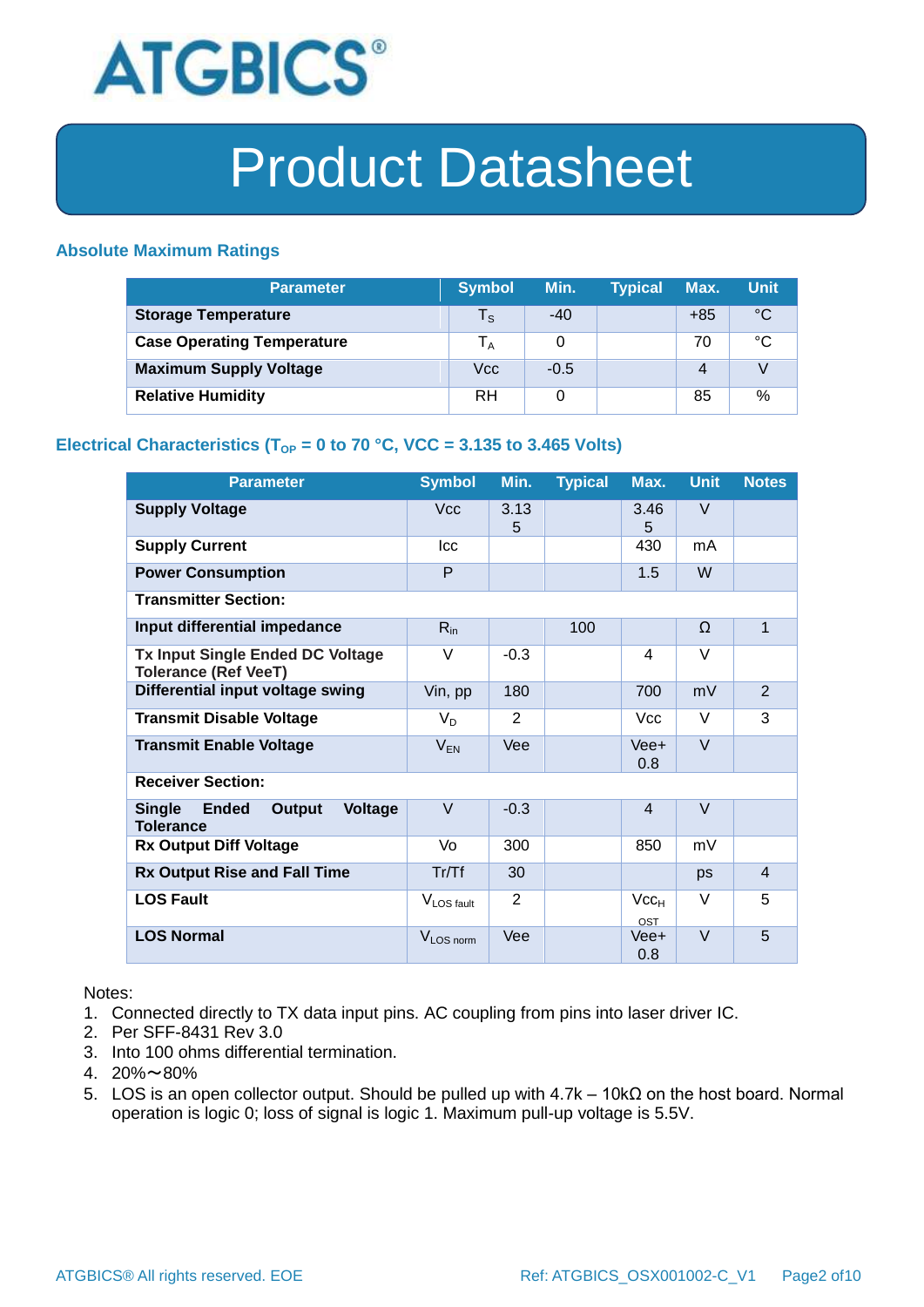

### Optical Parameters ( $T_{OP}$  = 0 to 70°C, VCC = 3.135 to 3.465 Volts)

| <b>Parameter</b>                                            | <b>Symbol</b>       | Min.        | <b>Typical</b> | Max.           | <b>Unit</b>     | <b>Notes</b>   |
|-------------------------------------------------------------|---------------------|-------------|----------------|----------------|-----------------|----------------|
| <b>Transmitter Section:</b>                                 |                     |             |                |                |                 |                |
| <b>Center Wavelength</b>                                    | λt                  | 1290        | 1310           | 1330           | nm              |                |
| spectral width                                              | $\triangle \lambda$ |             |                | 1              | nm              |                |
| <b>Average Optical Power</b>                                | Pavg                | $-8.2$      |                | 0.5            | dBm             | 1              |
| <b>Optical Power OMA</b>                                    | Poma                | $-5.2$      |                |                | dBm             |                |
| <b>Laser Off Power</b>                                      | Poff                |             |                | $-30$          | dB <sub>m</sub> |                |
| <b>Extinction Ratio</b>                                     | ER.                 | 3.5         |                |                | d <sub>B</sub>  |                |
| <b>Transmitter</b><br><b>Dispersion</b><br><b>Penalty</b>   | <b>TDP</b>          |             |                | 3.2            | dВ              | 2              |
| <b>Relative Intensity Noise</b>                             | <b>Rin</b>          |             |                | $-128$         | dB/Hz           | 3              |
| <b>Optical</b><br>Return<br><b>Loss</b><br><b>Tolerance</b> |                     | 20          |                |                | dВ              |                |
| <b>Receiver Section:</b>                                    |                     |             |                |                |                 |                |
| <b>Center Wavelength</b>                                    | λr                  | 1260        |                | 1355           | nm              |                |
| <b>Receiver Sensitivity</b>                                 | Sen                 |             |                | $-14.5$        | d <sub>Bm</sub> | $\overline{4}$ |
| <b>Stressed Sensitivity (OMA)</b>                           | $Sen_{ST}$          |             |                | $-10.3$        | dB <sub>m</sub> | 4              |
| <b>Los Assert</b>                                           | LOS <sub>A</sub>    | $-25$       |                | $\blacksquare$ | d <sub>Bm</sub> |                |
| <b>Los Dessert</b>                                          | LOS <sub>D</sub>    |             |                | $-15$          | dBm             |                |
| <b>Los Hysteresis</b>                                       | LOS <sub>H</sub>    | 0.5         |                |                | d <sub>B</sub>  |                |
| Overload                                                    | Sat                 | $\mathbf 0$ |                |                | dB <sub>m</sub> | 5              |
| <b>Receiver Reflectance</b>                                 | <b>Rrx</b>          |             |                | $-12$          | dB              |                |

Notes:

- 1. Average power figures are informative only, per IEEE802.3ae.
- 2. TWDP figure requires the host board to be SFF-8431compliant. TWDP is calculated using the Matlab code provided in clause 68.6.6.2 of IEEE802.3ae.
- 3. 12dB reflection.
- 4. Conditions of stressed receiver tests per IEEE802.3ae. CSRS testing requires the host board to be SFF-8431 compliant.
- 5. Receiver overload specified in OMA and under the worst comprehensive stressed condition.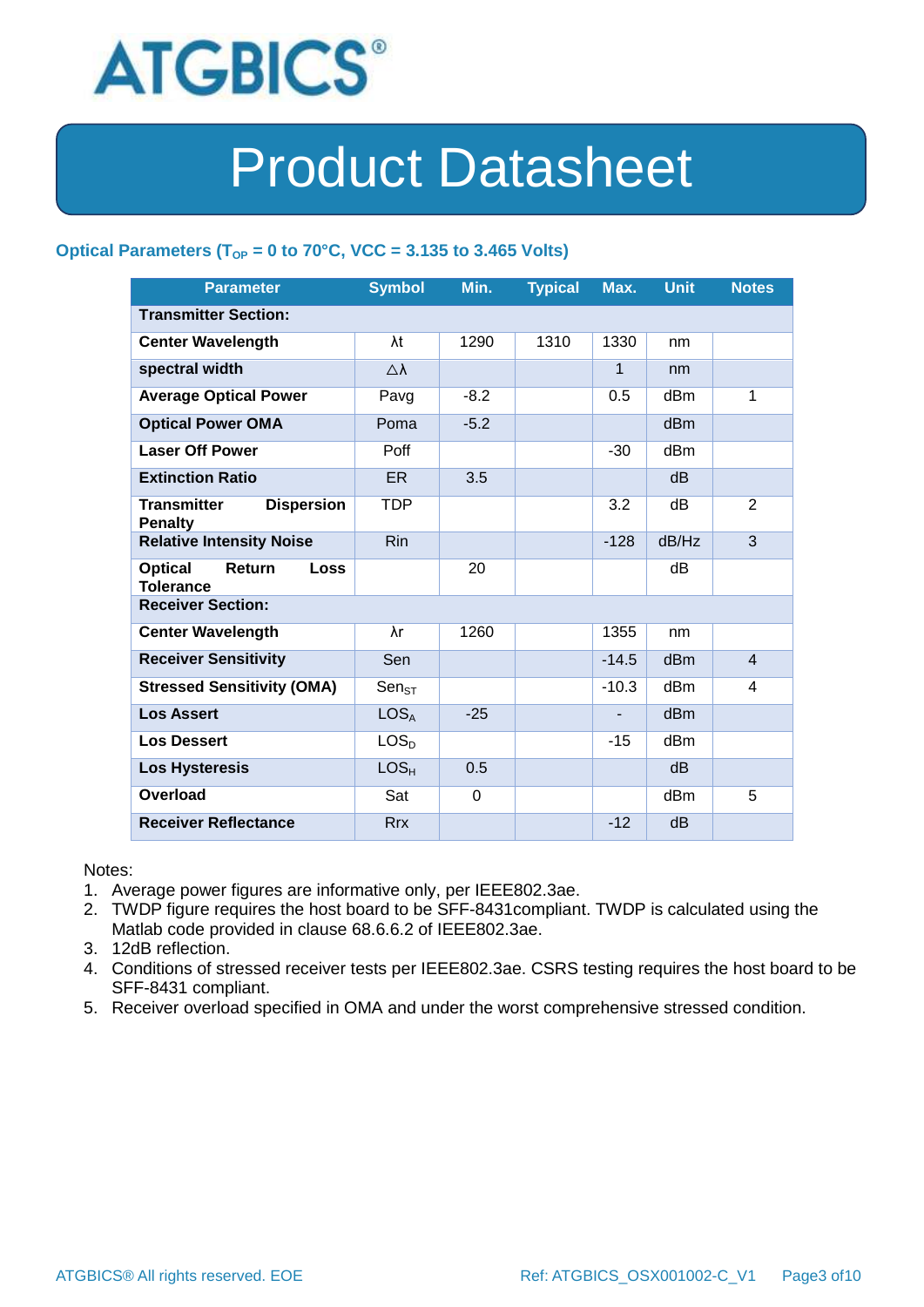

#### **Timing Characteristics**

| <b>Parameter</b>                                       | <b>Symbol</b>      | Min. | <b>Typical</b> | Max. | <b>Unit</b> |
|--------------------------------------------------------|--------------------|------|----------------|------|-------------|
| <b>TX Disable Assert Time</b>                          | t off              |      |                | 10   | <b>US</b>   |
| <b>TX Disable Negate Time</b>                          | t on               |      |                | 1    | ms          |
| Time to Initialize Include Reset of<br><b>TX FAULT</b> | t int              |      |                | 300  | ms          |
| <b>TX FAULT from Fault to Assertion</b>                | t fault            |      |                | 100  | <b>us</b>   |
| <b>TX Disable Time to Start Reset</b>                  | t reset            | 10   |                |      | <b>us</b>   |
| <b>Receiver Loss of Signal Assert Time</b>             | $T_A, RX_L$<br>S   |      |                | 100  | <b>us</b>   |
| <b>Receiver Loss of Signal Deassert Time</b>           | $T_d$ , RX_LOS     |      |                | 100  | <b>us</b>   |
| <b>Rate-Select Chage Time</b>                          | t ratesel          |      |                | 10   | <b>us</b>   |
| <b>Serial ID Clock Time</b>                            | t serial-<br>clock |      |                | 100  | kHz         |

### **Pin Assignment**

Diagram of Host Board Connector Block Pin Numbers and Name

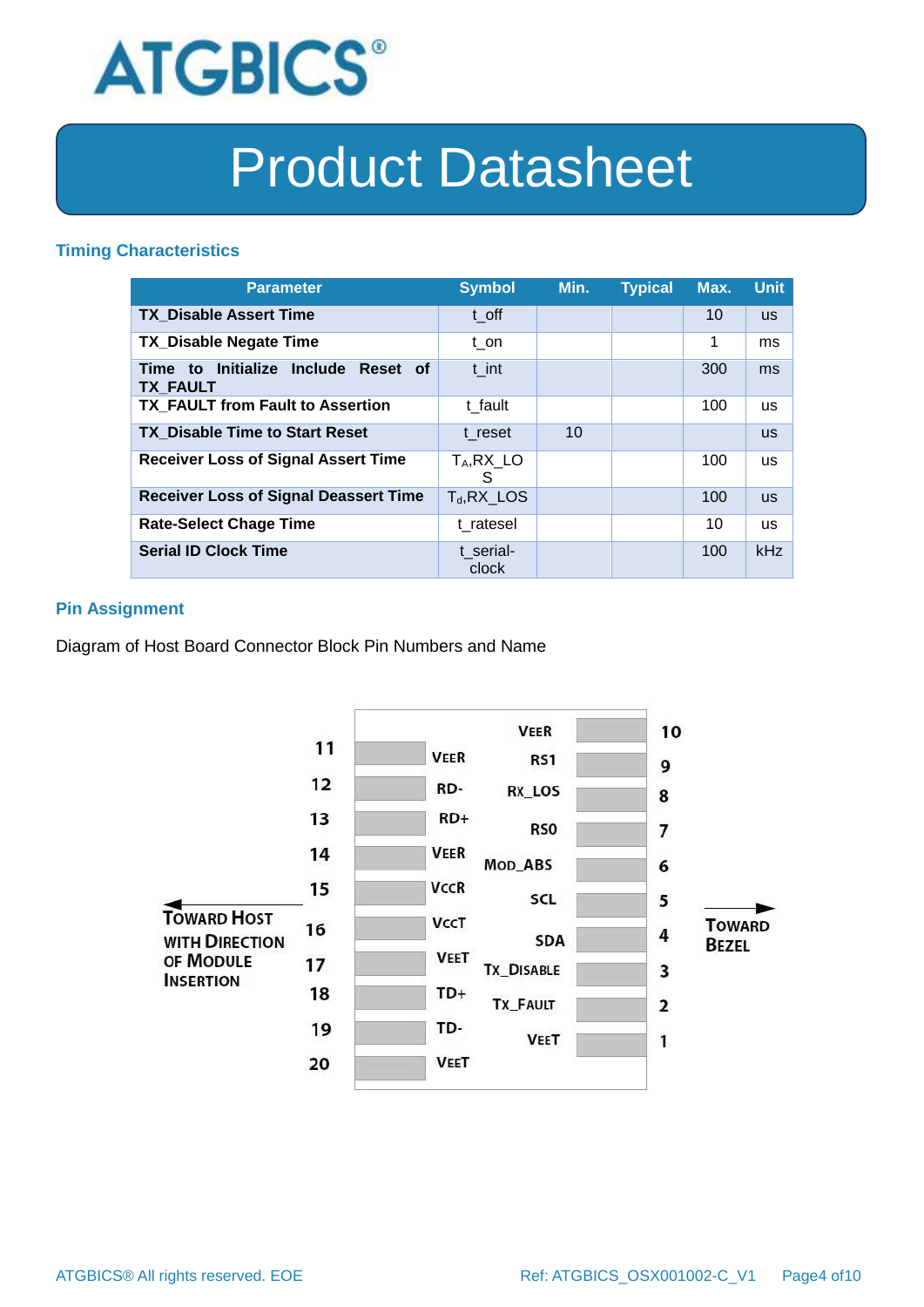

### **Pin Function Definitions**

| PIN<br><b>No</b> | <b>Name</b>       | <b>Function</b>                                                                                                                               | <b>Notes</b>   |
|------------------|-------------------|-----------------------------------------------------------------------------------------------------------------------------------------------|----------------|
| 1                | VeeT              | Module transmitter ground                                                                                                                     | 1              |
| $\mathbf{2}$     | <b>Tx Fault</b>   | Module transmitter fault                                                                                                                      | $\overline{2}$ |
| 3                | <b>Tx Disable</b> | Transmitter Disable; Turns off transmitter laser output                                                                                       | 3              |
| 4                | <b>SDL</b>        | 2 wire serial interface data input/output (SDA)                                                                                               |                |
| 5                | <b>SCL</b>        | 2 wire serial interface clock input (SCL)                                                                                                     |                |
| 6                | MOD-ABS           | Module Absent, connect to VeeR or VeeT in the module                                                                                          | $\overline{2}$ |
| $\overline{7}$   | RSO               | Rate select0, optionally control SFP+ receiver. When high,<br>input data rate >4.5Gb/ s; when low, input data rate<br>$\epsilon$ =4.5Gb/s     |                |
| 8                | LOS               | Receiver Loss of Signal Indication                                                                                                            | 4              |
| 9                | RS <sub>1</sub>   | Rate select0, optionally control SFP+ transmitter. When<br>high, input data rate >4.5Gb/s; when low, input data rate<br>$\epsilon = 4.5$ Gb/s |                |
| 10               | VeeR              | Module receiver ground                                                                                                                        | 1              |
| 11               | <b>VeeR</b>       | Module receiver ground                                                                                                                        | 1              |
| 12               | RD-               | Receiver inverted data out put                                                                                                                |                |
| 13               | $RD+$             | Receiver non-inverted data out put                                                                                                            |                |
| 14               | VeeR              | Module receiver ground                                                                                                                        | 1              |
| 15               | <b>VccR</b>       | Module receiver 3.3V supply                                                                                                                   |                |
| 16               | VccT              | Module transmitter 3.3V supply                                                                                                                |                |
| 17               | VeeT              | Module transmitter ground                                                                                                                     | $\mathbf{1}$   |
| 18               | $TD+$             | Transmitter inverted data out put                                                                                                             |                |
| 19               | TD-               | Transmitter non-inverted data out put                                                                                                         |                |
| 20               | VeeT              | Module transmitter ground                                                                                                                     | 1              |

Notes:

- 1. The module ground pins shall be isolated from the module case.
- 2. This pin is an open collector/drain output pin and shall be pulled up with 4.7K-10Kohms to Host\_Vcc on the host board.
- 3. This pin shall be pulled up with 4.7K-10Kohms to VccT in the module.
- 4. This pin is an open collector/drain output pin and shall be pulled up with 4.7K-10Kohms to Host\_Vcc on the host board.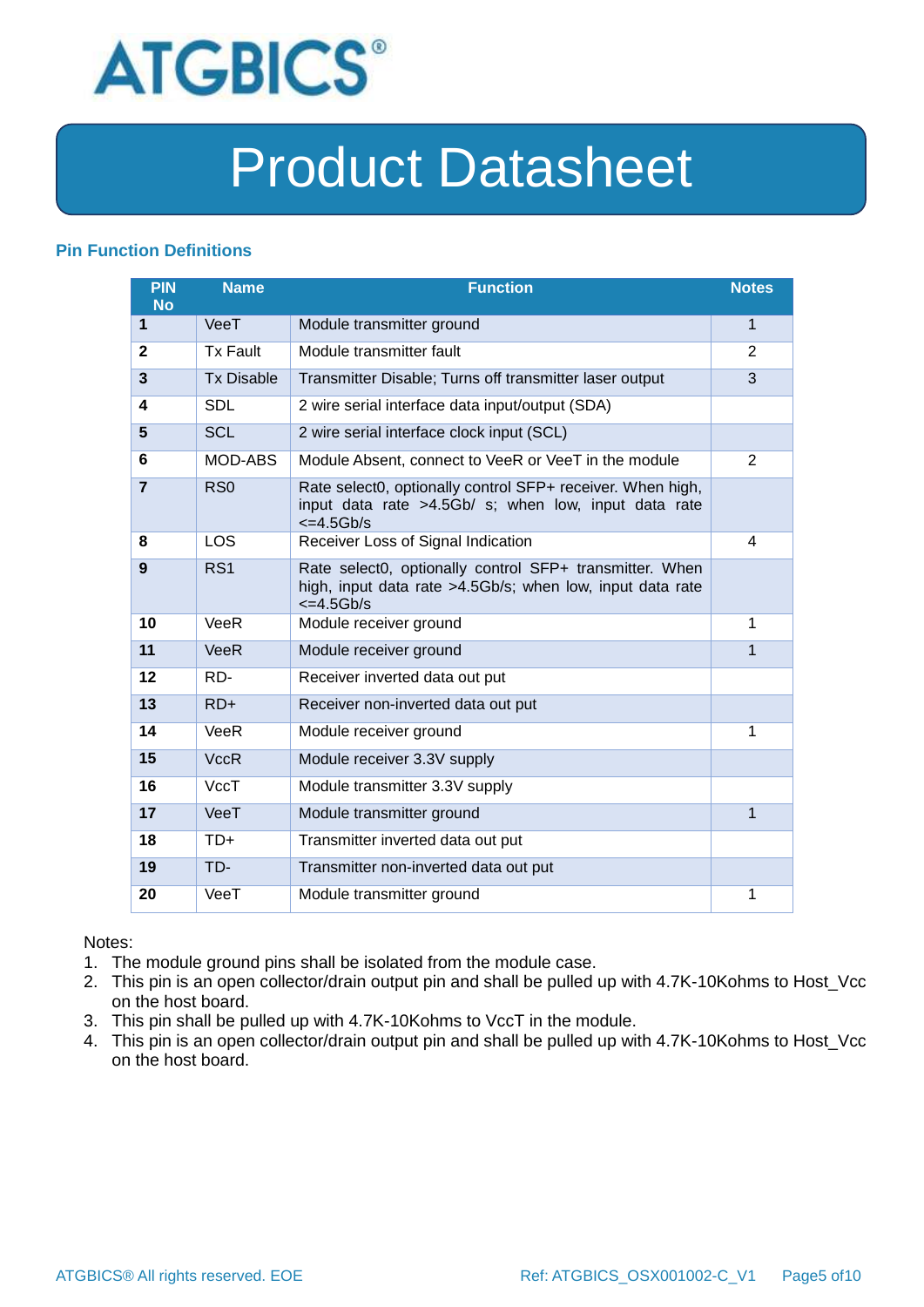

#### **SFP Module EEPROM Information and Management**

The SFP modules implement the 2-wire serial communication protocol as defined in the SFP -8472. The serial ID information of the SFP modules and Digital Diagnostic Monitor parameters can be accessed through the  $I^2C$  interface at address A0h and A2h. The memory is mapped in Table 1. Detailed ID information (A0h) is listed in Table 2. And the DDM specification at address A2h. For more details of the memory map and byte definitions, please refer to the SFF-8472, "Digital Diagnostic Monitoring Interface for Optical Transceivers". The DDM parameters have been internally calibrated.

#### Table 1- Digital Diagnostic Memory Map (Specific Data Field Descriptions)

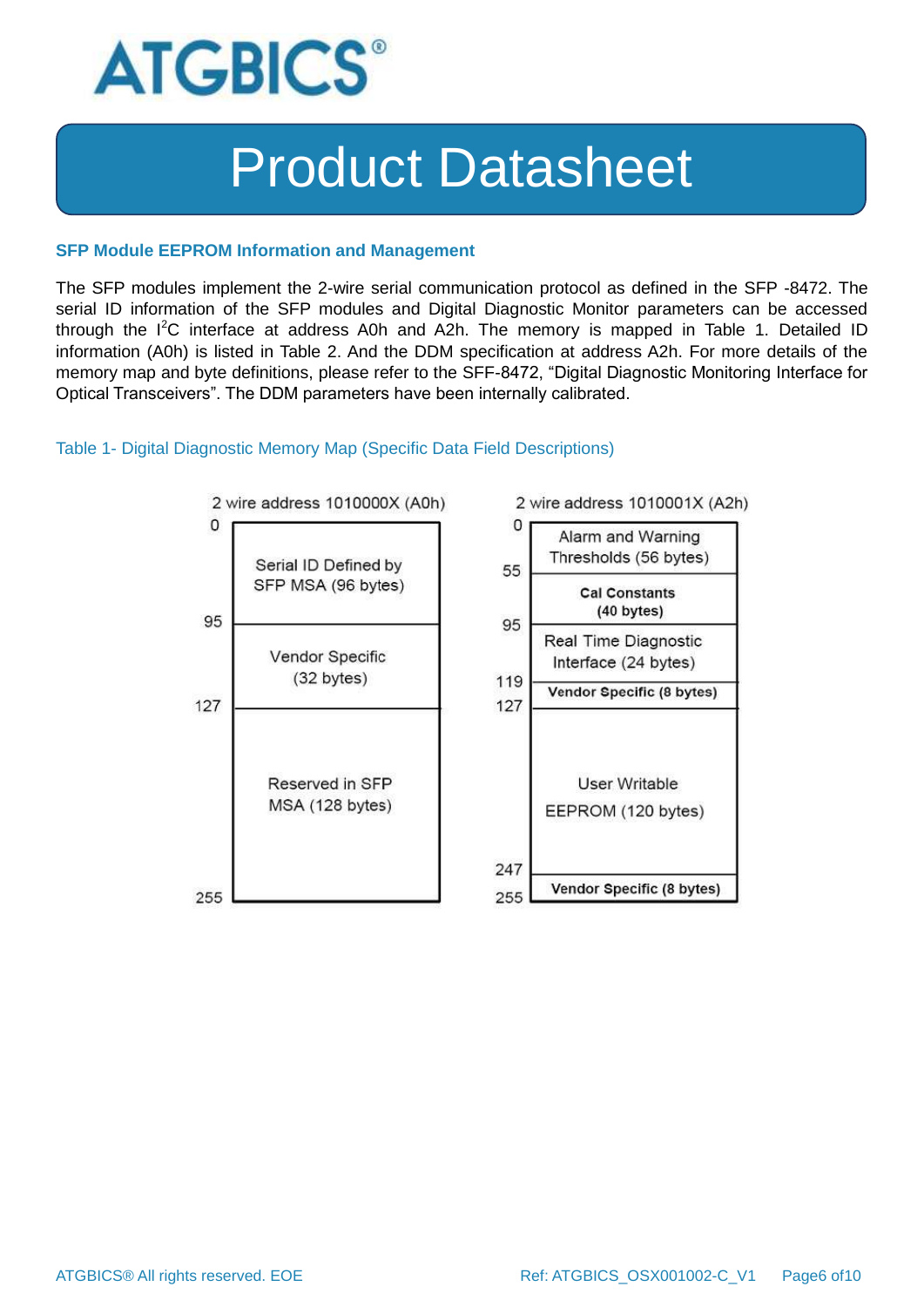

### Table 2 - EEPROM Serial ID Memory Contents (A0h)

| <b>Data</b><br><b>Address</b> | Length<br>(Byte)                 | <b>Name of</b><br>Length | <b>Description and Contents</b>                                                                                                      |
|-------------------------------|----------------------------------|--------------------------|--------------------------------------------------------------------------------------------------------------------------------------|
| <b>Base ID Fields</b>         |                                  |                          |                                                                                                                                      |
| 0                             | 1                                | Identifier               | Type of Serial transceiver (03h=SFP)                                                                                                 |
| $\mathbf{1}$                  | $\mathbf{1}$                     | Reserved                 | Extended identifier of type serial transceiver<br>(04h)                                                                              |
| $\mathbf{2}$                  | $\mathbf{1}$                     | Connector                | Code of optical connector type (07=LC)                                                                                               |
| $3 - 10$                      | 8                                | Transceiver              | 10G Base-LR                                                                                                                          |
| 11                            | 1                                | Encoding                 | 64B/66B                                                                                                                              |
| 12                            | $\mathbf{1}$                     | BR, Nominal              | Nominal baud rate, unit of 100Mbps                                                                                                   |
| $13 - 14$                     | 2                                | Reserved                 | (0000h)                                                                                                                              |
| 15                            | $\mathbf{1}$                     | Length(9um)              | Link length supported for 9/125um fiber, units of<br>100m                                                                            |
| 16                            | $\mathbf{1}$                     | Length(50um)             | Link length supported for 50/125um fiber, units<br>of 10m                                                                            |
| 17                            | $\mathbf{1}$                     | Length(62.5um)           | Link length supported for 62.5/125um fiber, units<br>of 10m                                                                          |
| 18                            | $\mathbf{1}$                     | Length(Copper)           | Link length supported for copper, units of meters                                                                                    |
| 19                            | $\mathbf{1}$                     | Reserved                 |                                                                                                                                      |
| 20-35                         | 16                               | Vendor Name              | SFP vendor name: ATGBICS                                                                                                             |
| 36                            | $\mathbf{1}$                     | Reserved                 |                                                                                                                                      |
| 37-39                         | 3                                | Vendor OUI               | SFP transceiver vendor OUI ID                                                                                                        |
| 40-55                         | 16                               | Vendor PN                | Part Number: "OSX001002-C" (ASCII)                                                                                                   |
| 56-59                         | 4                                | Vendor rev               | Revision level for part number                                                                                                       |
| 60-62                         | 3                                | Reserved                 |                                                                                                                                      |
| 63                            | $\mathbf{1}$                     | <b>CCID</b>              | Least significant byte of sum of data in address<br>$0 - 62$                                                                         |
| <b>Extended ID Fields</b>     |                                  |                          |                                                                                                                                      |
| 64-65                         | $\overline{2}$                   | Option                   | which<br>Indicates<br>optical<br><b>SFP</b><br>signals<br>are<br>implemented<br>(001Ah = LOS, TX_FAULT, TX_DISABLE all<br>supported) |
| 66                            | $\mathbf{1}$                     | BR, max                  | Upper bit rate margin, units of %                                                                                                    |
| 67                            | 1                                | BR, min                  | Lower bit rate margin, units of %                                                                                                    |
| 68-83                         | 16                               | Vendor SN                | Serial number (ASCII)                                                                                                                |
| 84-91                         | 8                                | Date code                | OEM's Manufacturing date code                                                                                                        |
| 92-94                         | 3                                | Reserved                 |                                                                                                                                      |
| 95                            | 1                                | <b>CCEX</b>              | Check<br>for<br>the<br>extended<br>Fields<br>code<br>ID<br>(addresses 64 to 94)                                                      |
|                               | <b>Vendor Specific ID Fields</b> |                          |                                                                                                                                      |
| 96-127                        | 32                               | Readable                 | OEM specific date, read only                                                                                                         |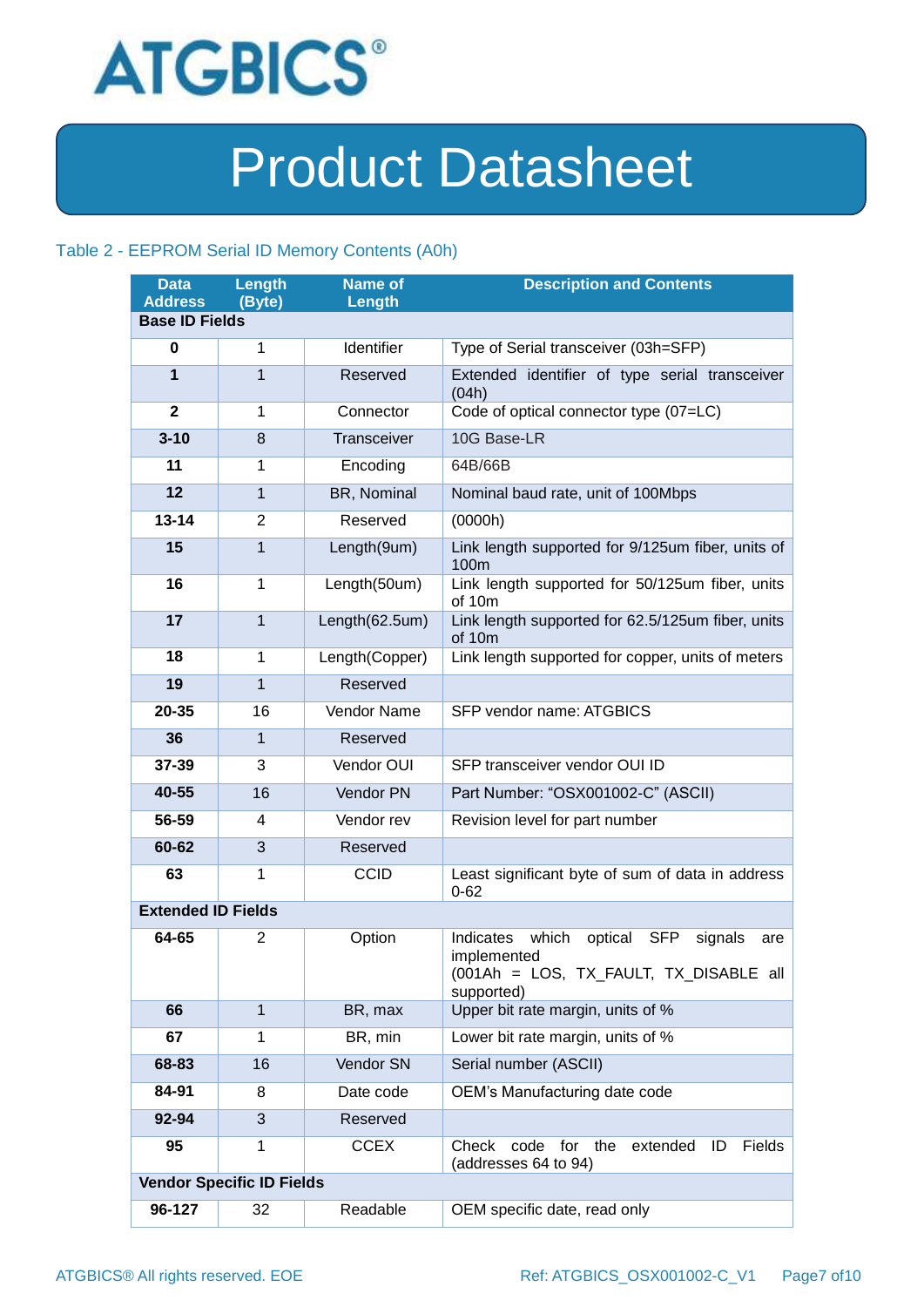

| $128 - 255$ | 128 | Reserved | Reserved for SFF-8079 |
|-------------|-----|----------|-----------------------|

### **Digital Diagnostic Monitor Characteristics**

| <b>Data</b><br><b>Address</b> | Parameter                               | <b>Accuracy</b> | <b>Unit</b> |
|-------------------------------|-----------------------------------------|-----------------|-------------|
| 96-97                         | <b>Transceiver Internal Temperature</b> | ±3.0            | $^{\circ}C$ |
| 98-99                         | <b>VCC3</b> Internal Supply Voltage     | ±3.0            | $\%$        |
| 100-101                       | <b>Laser Bias Current</b>               | ±10             | $\%$        |
| 102-103                       | <b>Tx Output Power</b>                  | ±3.0            | dBm         |
| 104-105                       | <b>Rx Input Power</b>                   | ±3.0            | dBm         |

#### **Regulatory Compliance**

The AT-SP10LR complies with international Electromagnetic Compatibility (EMC) and international safety requirements and standards (see details in Table following).

| Electrostatic Discharge<br>(ESD) to the Electrical Pins                                      | MIL-STD-883E<br>Method 3015.7                                             | Class 1(>1000 V)                                       |
|----------------------------------------------------------------------------------------------|---------------------------------------------------------------------------|--------------------------------------------------------|
| <b>Electrostatic</b><br>Discharge<br>(ESD)<br>LC<br><b>Duplex</b><br>the<br>to<br>Receptacle | IEC 61000-4-2<br>GR-1089-CORE                                             | Compatible with standards                              |
| Electromagnetic<br>Interference (EMI)                                                        | FCC Part 15 Class B<br>EN55022 Class B (CISPR 22B)<br><b>VCCI Class B</b> | Compatible with standards                              |
| Laser Eye Safety                                                                             | 21CFR<br>1040.10<br>and<br>FDA.<br>1040.11<br>EN60950, EN (IEC) 60825-1,2 | Compatible<br>Class<br>with<br>-1<br>laser<br>product. |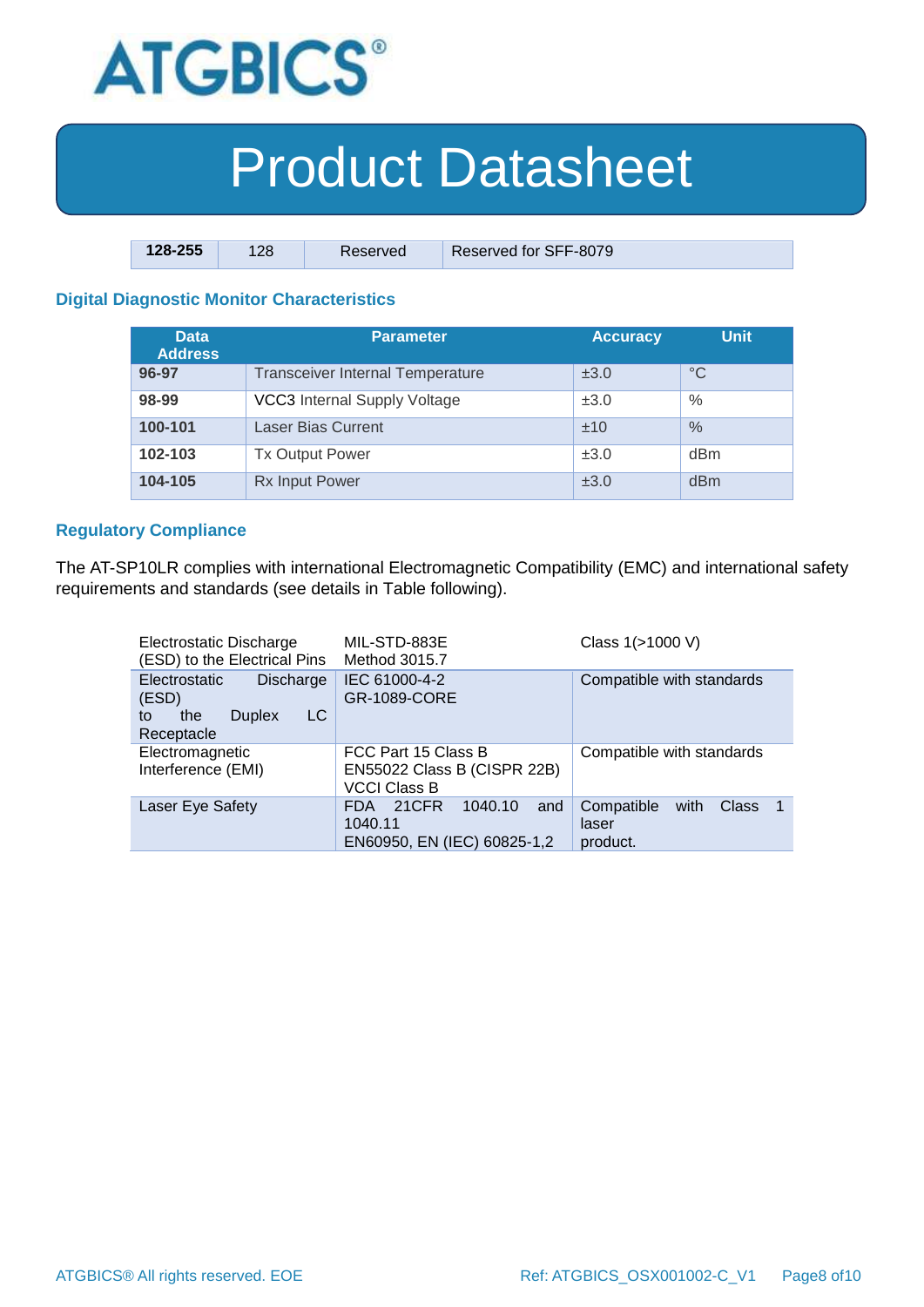

#### **Recommended Circuit**



#### **Recommended Host Board Power Supply Circuit**



#### **Recommended High-speed Interface Circuit**